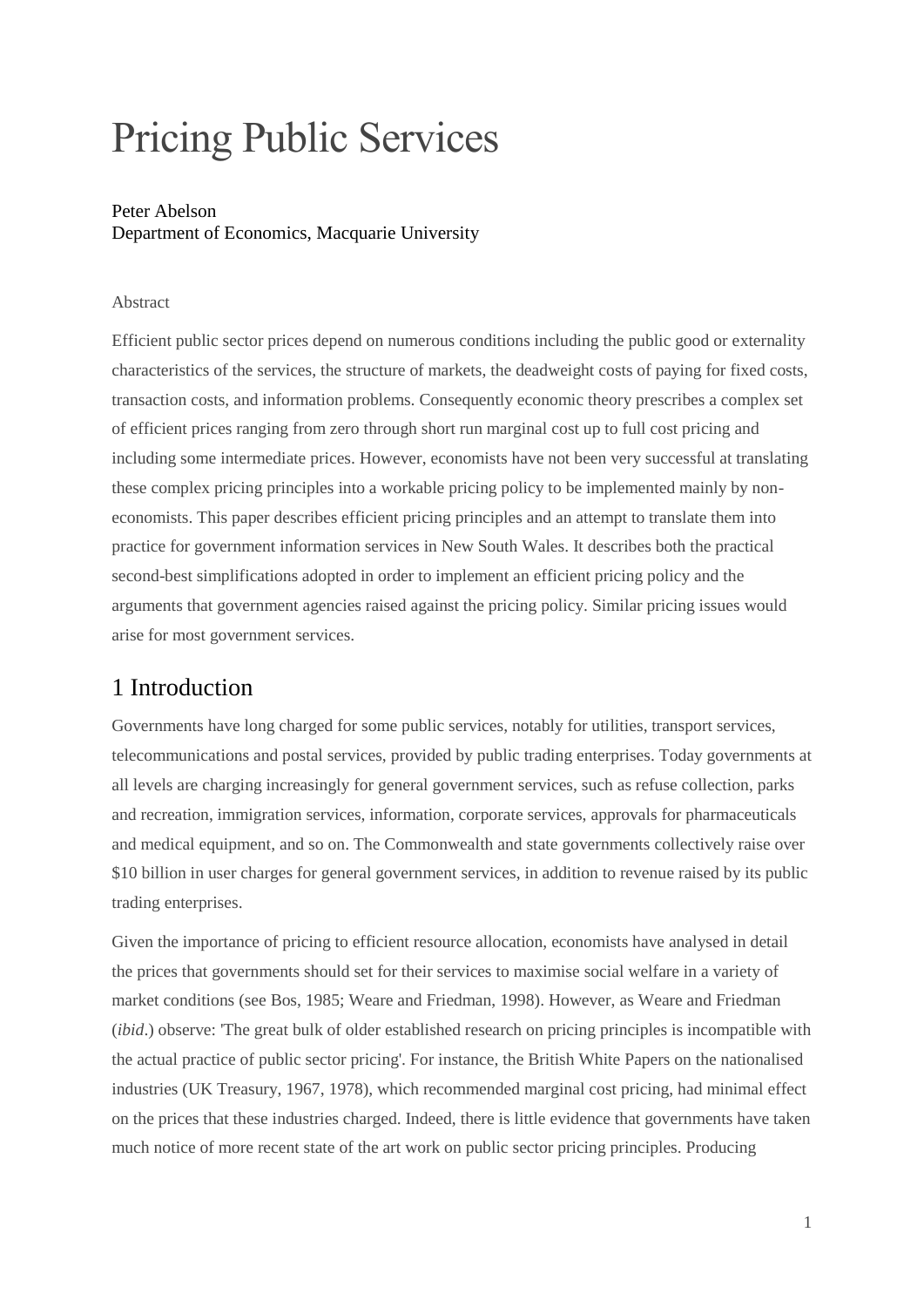workable efficient pricing for public services, that will be implemented mainly by non–economists, evidently represents a significant challenge.

In this paper I discuss some issues that economists typically have to confront and resolve in translating pricing principles into practice. The paper draws on my experience in developing a policy for pricing publicly provided information services in New South Wales[.](https://web.archive.org/web/20091014111331/http:/www.appliedeconomics.com.au/pubs/papers/pa01_services.htm#P16_2978) $\frac{1}{2}$ 

The paper contains four main sections. The first section outlines the main features of an efficient public sector pricing system. This does not break new ground, but is necessary to establish the basis for an efficient pricing strategy. Section two describes the main pricing principles for pricing the sale of government information that have been developed in New South Wales. Section three assesses how these principles conform to the principles developed in the theoretical literature and explains some observed departures. The fourth section discusses some practical objections that government agencies have raised to the pricing principles. The final section briefly summarises the main findings.

# 2 Principles of Efficient Pricing

Most public pricing literature starts from the premises that government is the sole supplier of a service and that prices should be designed to maximise the welfare of consumers and producers that are party to the transaction. It is also generally assumed *ab initio* that:

- There are no spillovers.
- Services are separable (excludable) and non–rival.
- There are no significant transaction costs.
- Revenues cover fixed costs or that taxation to pay for deficits has negligible deadweight cost.
- All other prices, including input prices, equal marginal costs.
- There are no significant information problems.
- Equity should be achieved by income transfers rather than by altering price relationships.

Under these conditions, maximising efficiency requires that services should be priced at the intersection of the demand curve and the short run marginal cost (SRMC) curve as shown in Figure 1. This is generally described in short as SRMC pricing. The demand schedule depicts the aggregate willingness to pay for a marginal increase in consumption. The SRMC curve represents the opportunity cost of producing a unit of additional service. The efficient price is P\* and the efficient amount of service supplied is Q\*. This price produces an allocation of resources to the service that maximises social welfare as measured by the sum of consumer and producer surpluses. Under any other allocation, it would be possible to increase someone's surplus without reducing another party's surplus.

The concept of SRMC pricing is re–expressed when capacity is fixed. In this case, after a certain output level is achieved, the supply curve becomes perfectly inelastic, as depicted in Figure 2. The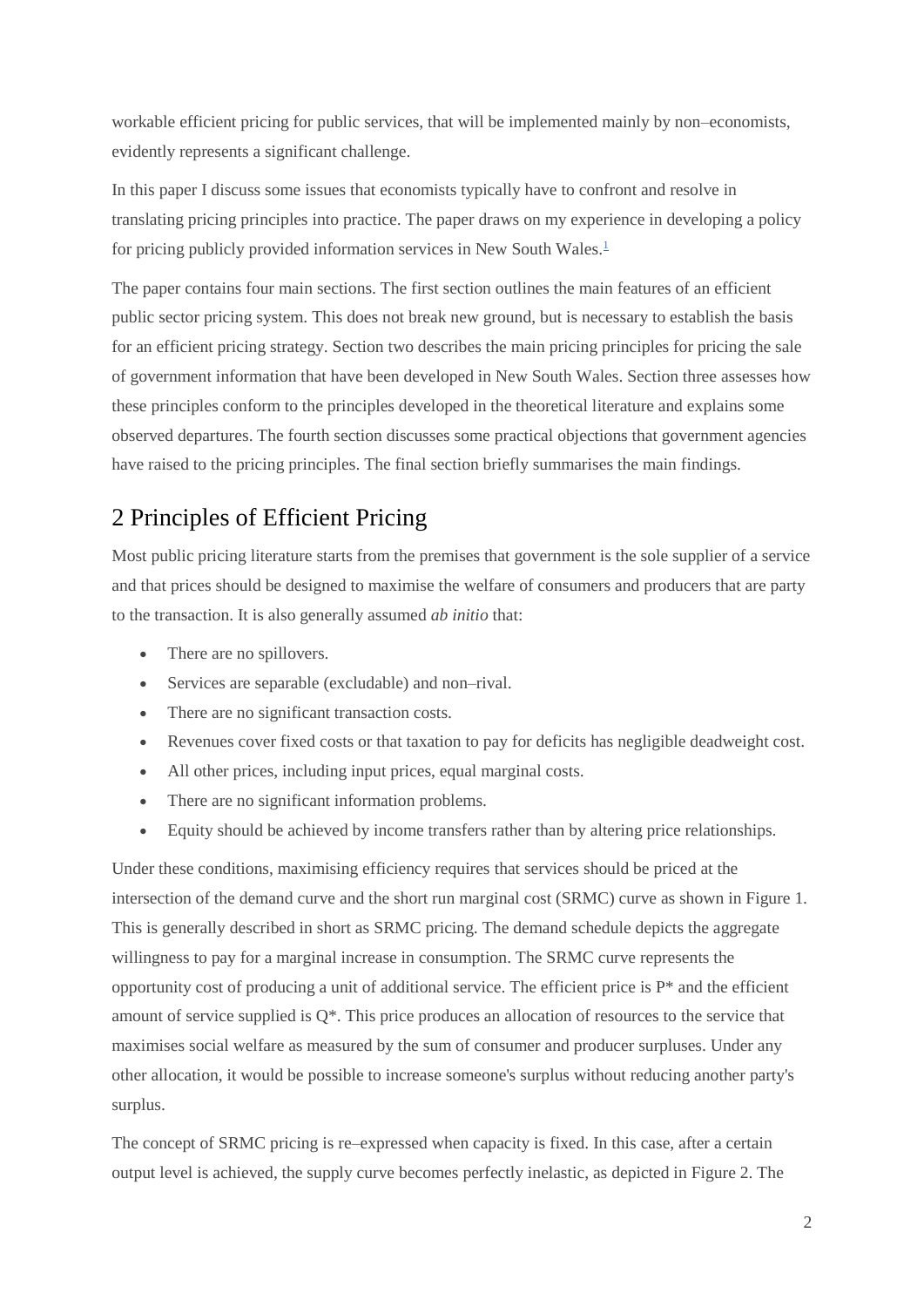SRMC along the vertical part of the supply curve is again shown by the intersection of the demand curve with the supply curve. SRMC is here the value of the service foregone by another customer rather than the opportunity cost of some other goods that are foregone. In Figure 2, the efficient price for nighttime electricity is  $P_{night}$  and the efficient price for daytime electricity is  $P_{day}$ . The excess of  $P_{\text{day}}$  over the variable supply cost provides a contribution to fixed costs that may be more, equal to or less than the fixed costs. However, the efficient pricing principle remains SRMC pricing.



Figure 1 : The efficiency of SRMC pricing Figure 2: Efficient prices with a capacity constraint Now we relax the seven dot point assumptions and examine the implications. Some implications are straightforward; others are more complicated. To allow for negative spillovers, for example, all we have to do is to redefine the SRMC schedule to include impacts such as pollution and congestion costs on third parties. The SRMC curve now represents the full social costs of production and the efficient price would again be P\* in Figure 1. Any departure from Q\* would be a potential Pareto improvement.

When goods are non–excludable or non–rival, the cost of a marginal unit of consumption is zero. Many public services, including parks, street lighting and the provision of some information services via public media have non–excludable or non–rival attributes. Although the production of a marginal unit of any such service has a cost, consumption by the marginal user has no cost. The service is a public good and the efficient charge is zero.

In addition to production costs, the act of charging for a service manually or electronically may cost a few dollars, which may even exceed the cost of providing the service. Suppose that the provision of some information costs \$5 and that charging for it would cost another \$5. Depending on the elasticity of demand, the deadweight loss from providing the information free of charge may be lower than the deadweight loss of charging \$10 for it.

Of course, SRMC pricing may not produce sufficient revenue to cover fixed costs especially when there are economies of scale (decreasing average cost) or spare capacity. Nor can it be assumed that taxation has zero deadweight cost. On the contrary, although estimates of the deadweight cost vary,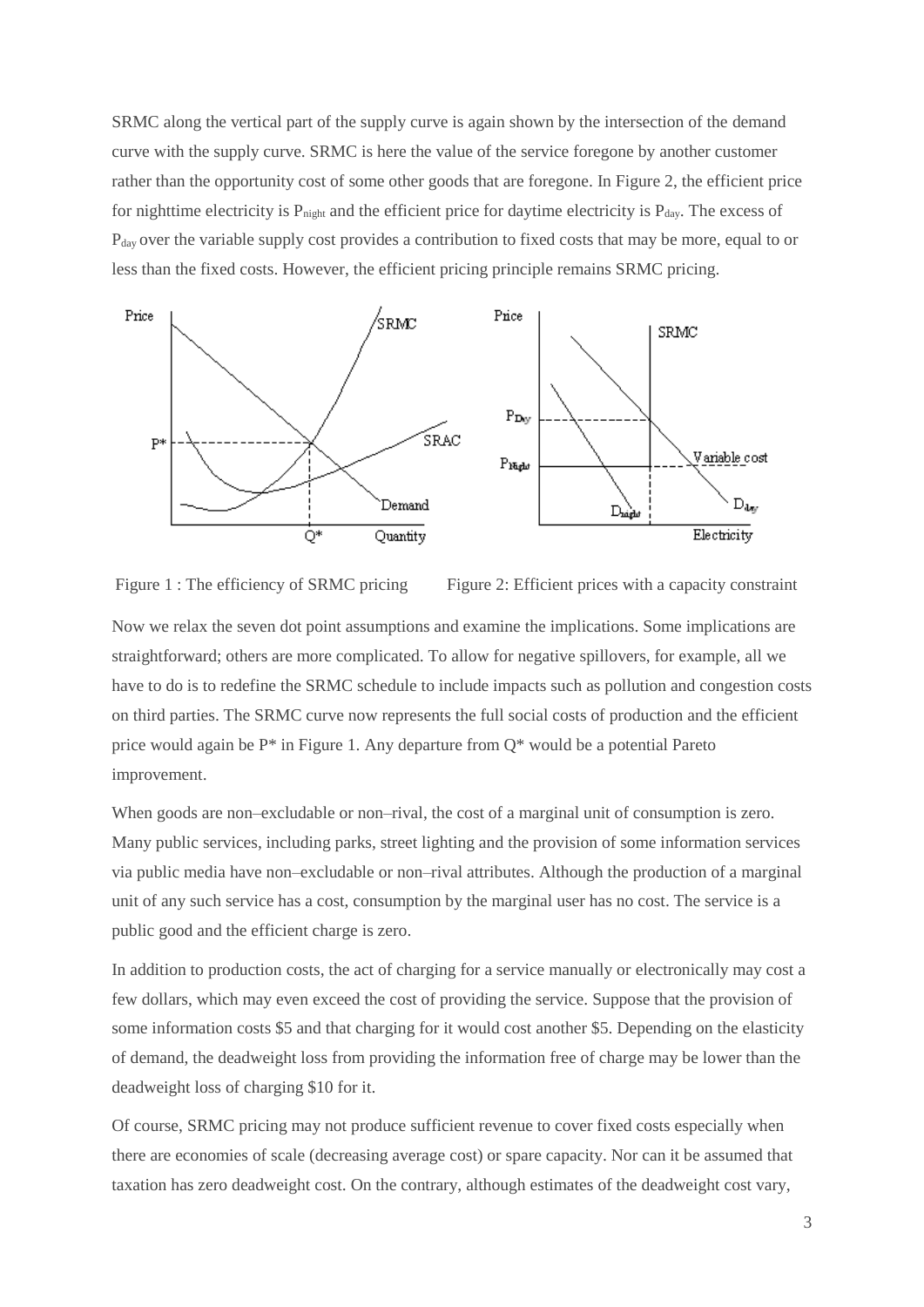most research indicates that each marginal dollar of tax raised has a significant deadweight cost, probably not less than 20 cents (Abelson, 2001). This leads naturally to the question: can any price structure raise revenue with less deadweight cost? The two main contending approaches are Ramsay mark–up pricing and nonlinear pricing. Both approaches are designed to minimise changes in demand (in resource allocation) in response to price changes.

Using Ramsay mark–up pricing, prices are marked up most for services that are in inelastic demand. Ignoring cross–price effects, deadweight costs are minimised when mark–ups follow the formula:

$$
\begin{array}{ll}\n\text{(P}_i - \text{MC}_i) & = \underline{k} \\
\text{P}_i & \eta_i\n\end{array} \tag{1}
$$

where P is price, MC is marginal cost, *η* is the compensated price elasticity of demand, *k* is a constant, and *i* is the ith good. This formula states that the mark–up for each service should be proportional to the inverse of the demand elasticity. This ensures that the decline in consumption of each service is equiproportional. The constant *k* is set to ensure that the marked–up prices produce the revenue required. The pricing formula is a little more complicated when cross price elasticities are introduced (see Bos, 1986; Weare and Friedman, 1998).

Importantly, the Ramsay mark–up principle can also be applied to a single service where a supplier can discriminate between consumer groups. The deadweight cost is minimised by marking up the price of a service to those with most inelastic demand. In the pure case, perfect price discrimination between consumers along the demand curve results in zero deadweight cost. Moreover, as Shapiro and Varian (1999) show, price discrimination is the preferred pricing model for many private suppliers of information services.

Nonlinear tariffs involve charging each customer different prices based on their level of consumption. The economic aim is to ensure that the price for a marginal unit of consumption equals the marginal cost of supply. There are many different forms of nonlinear tariff, but the best known is the two part– tariff. This typically comprises a fixed cost element for access to a service to pay for the provision of capacity and a user fee to pay for delivery of the service. Providing that the access charge does not deter access and that the service is a standard unit with a clear marginal cost, this is a perfectly efficient pricing mechanism.

So far we have assumed that government is a sole supplier of a service and that all other services are supplied competitively at marginal cost. As it happens, this produces a recommendation to charge SRMC prices, just as if there were perfect competition in this market. However, in reality many government services are or can be supplied by private agents who operate in an imperfectly competitive market selling services at above marginal cost. The well known second–best theorem states that when a marginal equivalence is not attained in one sector, it may be inefficient to set price equal to marginal cost in other competitive or complementary sectors (Lipsey and Lancaster, 1956).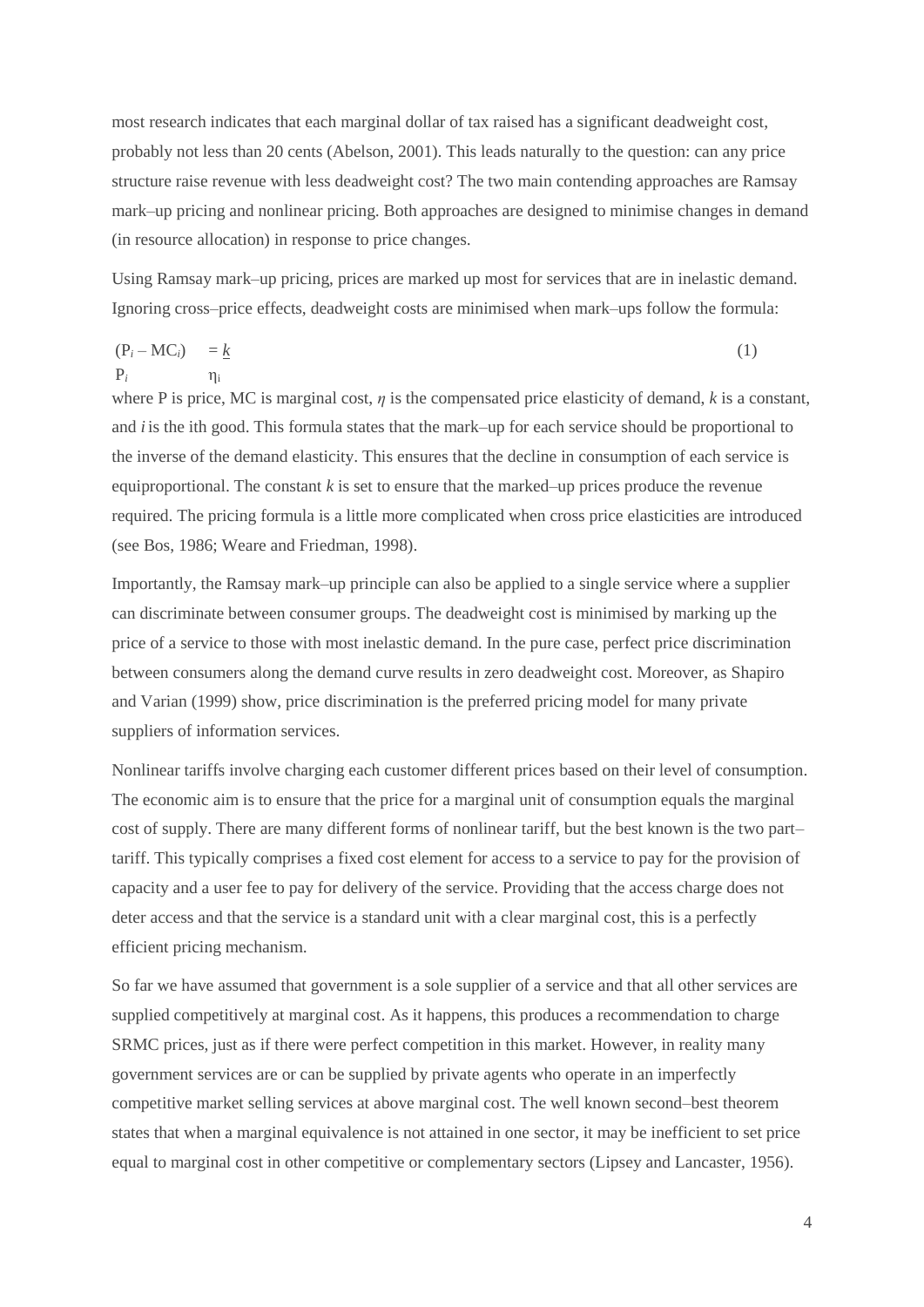As shown in Cullis and Jones (1998), when there is one such competitive or complementary sector, the efficient price of a good  $x(P_x)$  is:

$$
P_x = MC_x - \Delta Q^y / \Delta Q^x (P_y - MC_y)
$$
 (2)

where Q indicates quantity and y represents a substitute or complementary service. If  $\Delta Q^y / \Delta Q^x$  is negative (positive), the services are substitutes (complements). Equation (2) states that the price of *x* should be set above marginal cost if another service is a substitute. The amount that it should be set above marginal cost depends on the excess price of *y* above marginal cost as well as on the substitutability of the two services. If many goods are substitutes to good *x*, the price of good *x* should be set above its marginal cost according to a weighted average of the excess price of all other goods, with the weights depending on the extent to which the other goods substitute for *x*.

Needless to say, Equation (2), and more particularly its generalisation to include all possible substitutes and complements, presents significant information problems. A standard short–cut approach, and one embodied in Australian national competition policy, is to say that that where government services are supplied in competition with private firms, revenues should cover long–run average costs, including a normal return on capital. This ensures that competition is fair and that inefficient high cost producers do not displace lower cost suppliers.

Other practical issues arise in the implementation of efficient pricing principles. A core issue is the definition of a marginal increment in output. The choice of the size of the increment and the relevant time period can have significant impacts on the estimation of SRMC. At the finest margin, incremental cost is typically very small. In the public sector, what is a fixed cost and what is a variable cost can be a matter of judgement as to what is a policy given. Also, some capital costs are not fixed but rather vary with the depreciation of an asset with use. Sometimes, the collection and analysis of cost information in relation to output is costly. Accordingly, even if the principles of efficient pricing are known, their application may not be straightforward.

Finally, efficiency is rarely the only determining criterion of price. Equity considerations, notably ability to pay, may require a modification of efficient pricing principles. Economists tend to prefer direct income transfers to price subsidies as a means to satisfy equity goals. Absent fiscal illusion, for any given income transfer the labour supply effects of income transfer and price subsidies are similar, but the relative price distortions have additional deadweight costs. However, the assumed absence of fiscal illusion is questionable and the political pressures to adjust prices for political reasons are often strong.

In conclusion, efficient prices depend on the circumstances. When government is sole supplier of a service (or when government supplies in a highly competitive market), efficiency generally requires that prices be set equal to SRMC. However, there are three main exceptions. One, for public goods or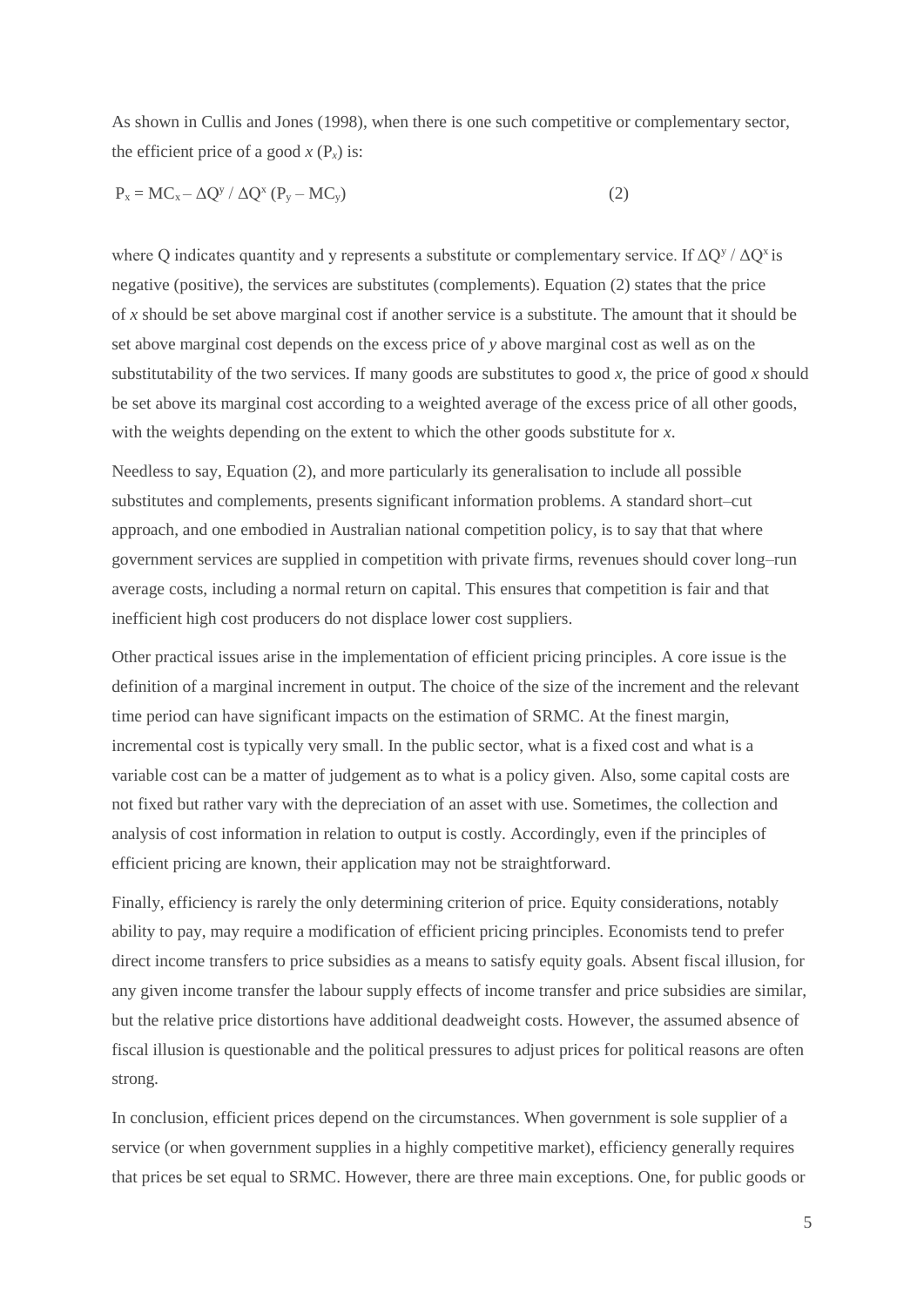for services with high transaction costs relative to SRMC, no charge may be efficient. Two, when there is a revenue constraint, mark–up or nonlinear prices may be more efficient (have lower deadweight loss) than deficit funding via taxation. Three, when supply is imperfectly competitive, long run average or long run marginal cost (LRMC) pricing may be more efficient than SRMC pricing. In any case, there may be information constraints on implementation of any pricing policy. Finally, equity considerations may warrant some departure from efficient prices.

# 3 Proposed Pricing Principles for Provision of Government Information

The information pricing policy developed by the departmental working party for NSW Government agencies is intended to provide efficient and general principles for distribution of government information. The principles are designed to ensure that:

- Government information is made widely available to the public so that the greatest possible value is obtained from use of the information;
- Government information is produced and distributed as efficiently as possible and at least cost to the taxpayer.

Information is defined broadly as data and knowledge. It includes value–added services related to the development of information. Government information is information that is the property of the NSW Government or Parliament.<sup>[2](https://web.archive.org/web/20091014111331/http:/www.appliedeconomics.com.au/pubs/papers/pa01_services.htm#P90_15713)</sup>

The provision of information consists of four main activities: data collection, preparation in a form suitable for users, reproduction and distribution. The costs of information collection and preparation are typically high and fixed. On the other hand, the variable costs of reproducing and distributing information are usually low. The pricing policy aims to ensure that consumers obtain the benefits of the low costs of reproducing and distributing information, while ensuring that government agencies can cover the costs of collection and preparation when so required.

The pricing policy recognises that circumstances vary. In some cases, public policy requires the widest possible distribution of government information and charging for information is not appropriate. Examples include public health or safety information. In many other cases, information provides benefits mainly to the recipients of the information and charging is efficient. Second, although most government information can be readily reproduced and distributed at low unit cost, some materials, for example hard copy photographic material, may in effect be in fixed supply or expensive to reproduce. This may affect the price charged for it. Third, government policy encourages competition. When private firms can supply information, government charges for information should be consistent with the principles of competitive neutrality so as to ensure the most efficient method of production.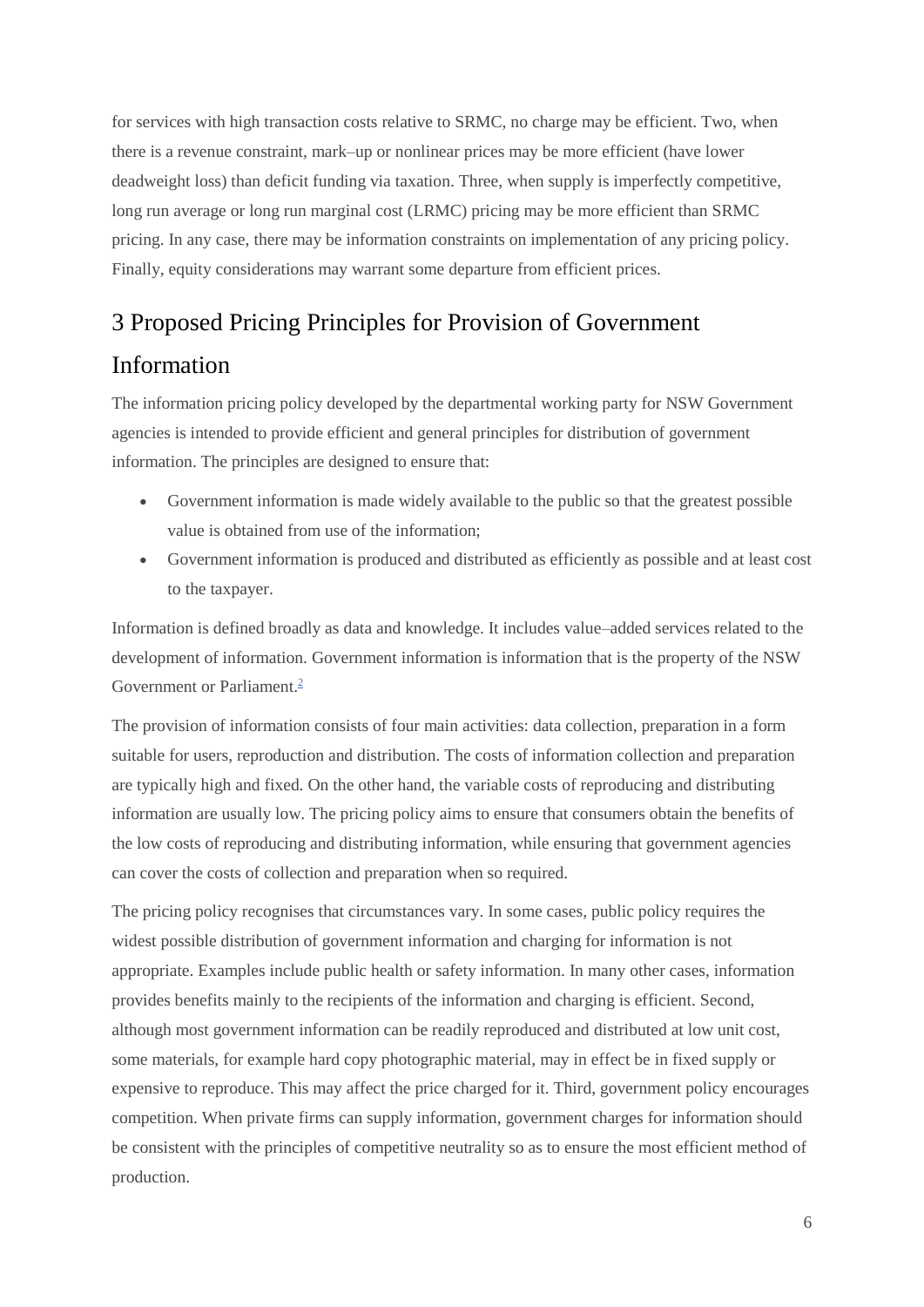The basic pricing principles are summarised in Table 1. The policy recognises five main environments in which information is produced and recommends a pricing principle appropriate for each environment.

Table 1 Basic Pricing Principles for Government Information

| Information environment                                                                | Principles              |
|----------------------------------------------------------------------------------------|-------------------------|
| P1 Distribution is required for public policy purposes                                 | No charge               |
| P2 Government information is readily reproduced                                        |                         |
| (a) Government is sole supplier                                                        | Short run marginal cost |
| (b) Supply is potentially competitive                                                  | Long run marginal cost  |
| Supply is actually competitive.                                                        | Market pricing          |
| P3 Government information is in fixed supply                                           |                         |
| In all cases                                                                           | Market-clearing prices  |
| Source: Draft Policy Paper, Access and Pricing NSW Government Information, prepared by |                         |
| interdepartmental working party and accepted by NSW cabinet for public distribution.   |                         |

In more detail, the pricing principles are:

P1: When general distribution of government information is desirable for a public policy purpose or when it is not feasible or cost-effective to recover the cost of distribution, government information should be distributed free of charge. Information provided for public policy purpose is defined as information relating to the necessary processes of government that regulates the lives of people or that is important to the general health and welfare of people. Examples include public health and safety information, promotional educational material, information on traffic regulations, and information for the internal administrative purposes of government.

P2: When copies of government information can be readily reproduced and distributed at low unit cost, the price depends on the nature of the market.

(a) When a government agency is the sole supplier of information, the price should equal the SRMC of reproducing and distributing information[.](https://web.archive.org/web/20091014111331/http:/www.appliedeconomics.com.au/pubs/papers/pa01_services.htm#P126_19296)<sup>3</sup>

(b) When there is potential competition in the supply of information, the charge for it should be based on the estimated long run marginal cost (LRMC) of supply. Potential competition is defined as existing when more than one agency could supply the information and recover the relevant supply costs.

(c) When there is actual competition in the supply of information, the charge for the information should be based on market prices.

P3: When government information is in limited supply, then whatever the competitive position, the charge for information should be the market-clearing price.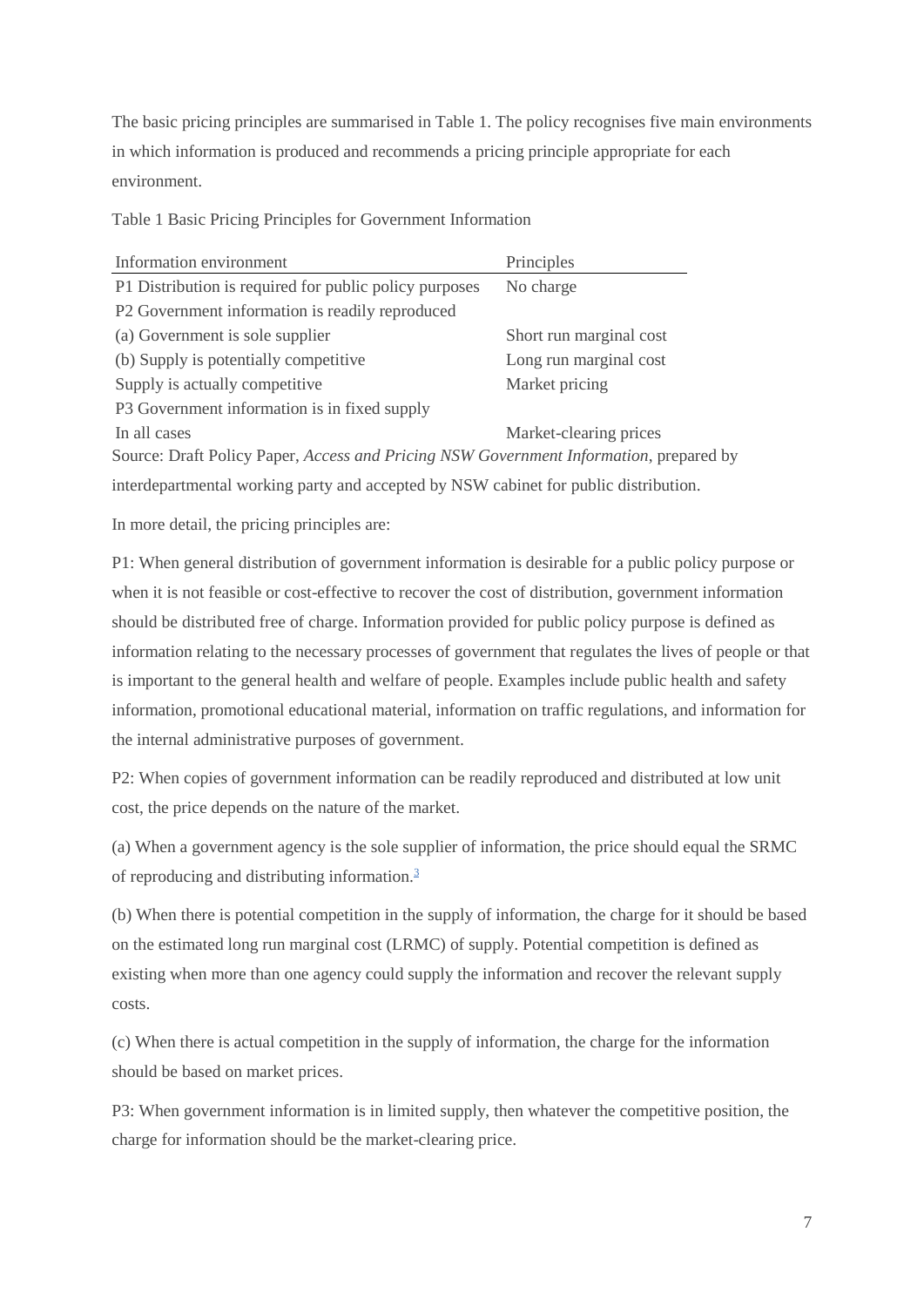In applying these principles, when prices are based on costs, they should be based on efficient costs, that is the least cost method of supply.

In addition, in order to ensure maximum use of government information and fair dealing for all users of the information,

P4: The pricing principles should apply generally to all users within and without government. Agencies should not provide preferential prices to some users other than for strict commercial reasons, such as volume discounting based on costs.

If a general budget agency considers that for equity reasons some prices should be reduced for some groups in the community, the Minister should submit a case for budget funding. A public trading enterprise would apply for a community service obligation payment.

P5: All government agencies are expected to publish an overall information pricing strategy that incorporates these pricing principles. The written document should describe the pricing measures adopted for each category of information and the basis for the adopted prices. The strategy should be publicly available, transparent and accountable.

Further, where wide use of information is desirable, government agencies may consider waiving copyright, subject to acknowledgment of the source.

The draft policy paper recognises that revenue from charges may not cover the full costs of data production and distribution, especially with SRMC (P2a) pricing. Budget agencies are expected to absorb small shortfalls, if any, in revenue. When government requires an agency to achieve full cost recovery, prices may have to be adjusted in order to increase revenues. If so, they should be raised so as to have the least impact on the amount and type of information that would be provided under the basic pricing principles. The draft policy recommends the use of two-part tariffs (separate access and user charges) where feasible. If access charges are not feasible, consideration can be given to marking up prices on the basis of what the market can bear, taking into account the price sensitivity of the demand for information and equity issues.

### 4 Some Issues of Principle

To what extent do these proposed pricing principles for government information conform to the principles of efficient pricing described in section 2? And, where there is divergence between the two sets of principles, can this be justified?

The proposed pricing principles for government information are broadly consistent with the general pricing principles enunciated in section 2. Different pricing principles are recommended for different market conditions. When government is a sole supplier, SRMC pricing (principle P2a) ensures efficient use of government information. Charges for information should cover the variable costs of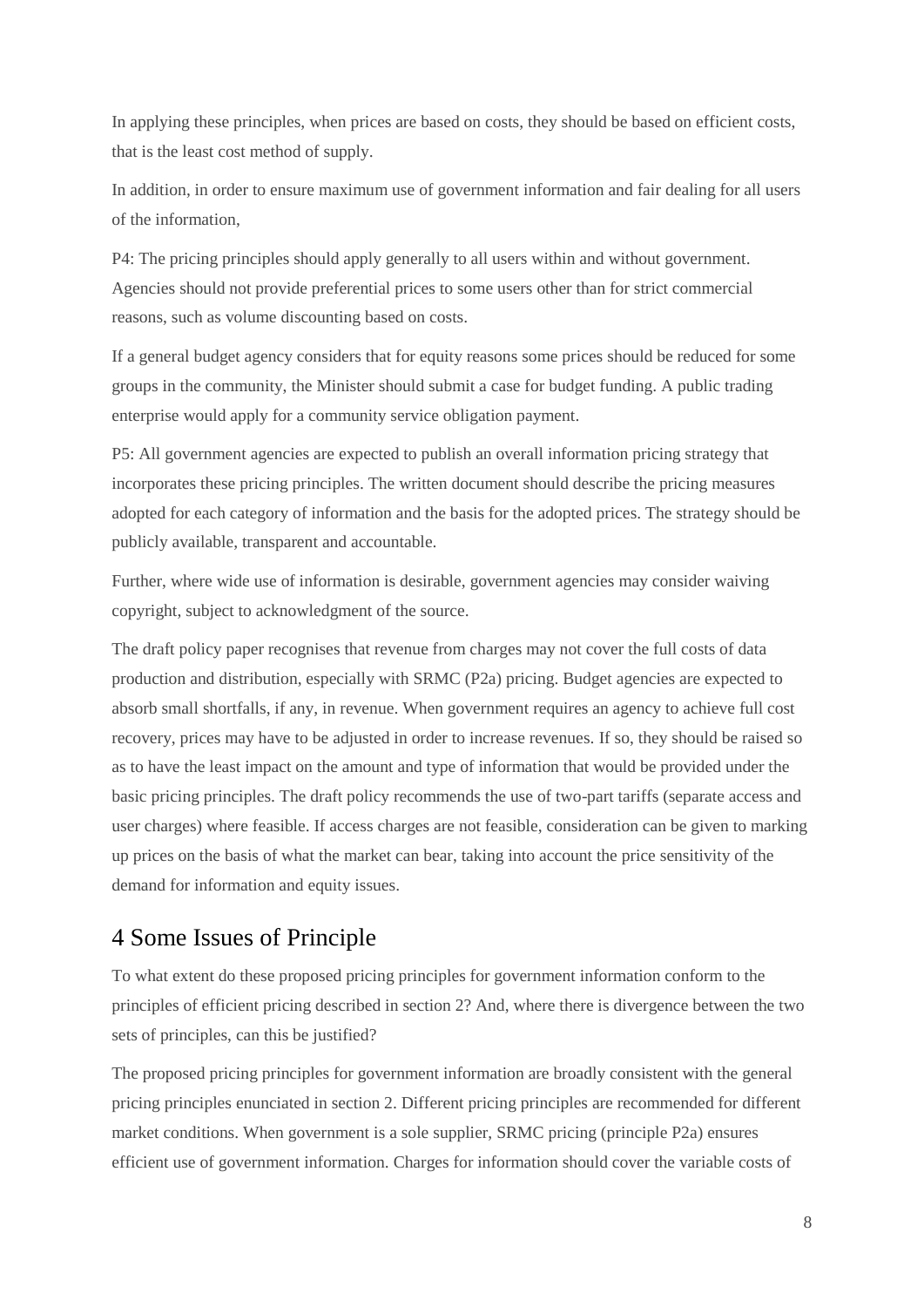reproduction and distribution because these resources have an opportunity cost. Lower charges would encourage inefficient use of resources. On the other hand, prices in excess of reproduction and distribution costs would exclude users who are willing to pay the costs of supply. SRMC pricing for data also encourages private firms to compete in the production of value-added information services. It helps to prevent information monopolies arising as a result of privileged access to government data. It discourages potential users from developing inferior in-house databases. Using resources to produce similar or inferior substitutes for information already available in the public sector is evidently wasteful.

However, when government information can be readily reproduced and there is a potential competitive source of supply, the charge for the information should be based on LRMC prices (principle P2b)*.* This principle applies mainly to value-added information provided by government agencies that could be provided by private firms. In order that government costs are comparable to private costs, estimated LRMC prices should include allowances for indirect taxes and fees similar to those borne by private firms. This principle encourages competition and efficiency in the production of value-added services for all government information. LRMC prices give signals to the market that encourages competition and provides information about the kind of value-added services that users are willing to pay for. On the other hand, without actual competition, charging what the market could bear (market pricing) could lead to excessively high prices. Prices based on LRMC limit the rents that might be extracted by exercise of monopoly power.

When Government information can be readily reproduced and there is actual competition in the supply of information, the draft policy recommended that charges be based on market prices. Market prices signal the value that users place on value-added services. The prices guide production decisions, in some cases leading to increased production to meet demand, and in other cases to less production. This policy is consistent with National Competition Policy, which requires that the public sector does not underprice its services. Market prices encourage competition in service provision, especially in conjunction with pricing principle P2(a). If an agency provides its basic data to the public at SRMC, a public agency cannot price value-added information services at levels that would allow monopoly rents to be extracted from privileged access to the underlying government controlled information. Market pricing helps to pay for fixed costs, which limits the call on public funds that would result if SRMC pricing were extended far beyond the provision of basic information in primary form. However, when prices are based on market prices, government should not exploit any market power that it may have to obtain excessive rate of return on resources employed.

The pricing principle (P3) that information in limited supply should be charged at the market–clearing price, whatever the competitive position, ensures efficient use of information in scarce supply. If prices exceed the market-clearing price, some information products are stored and not used. On the other hand, if the products are sold at below the market-clearing price, they may be sold to users who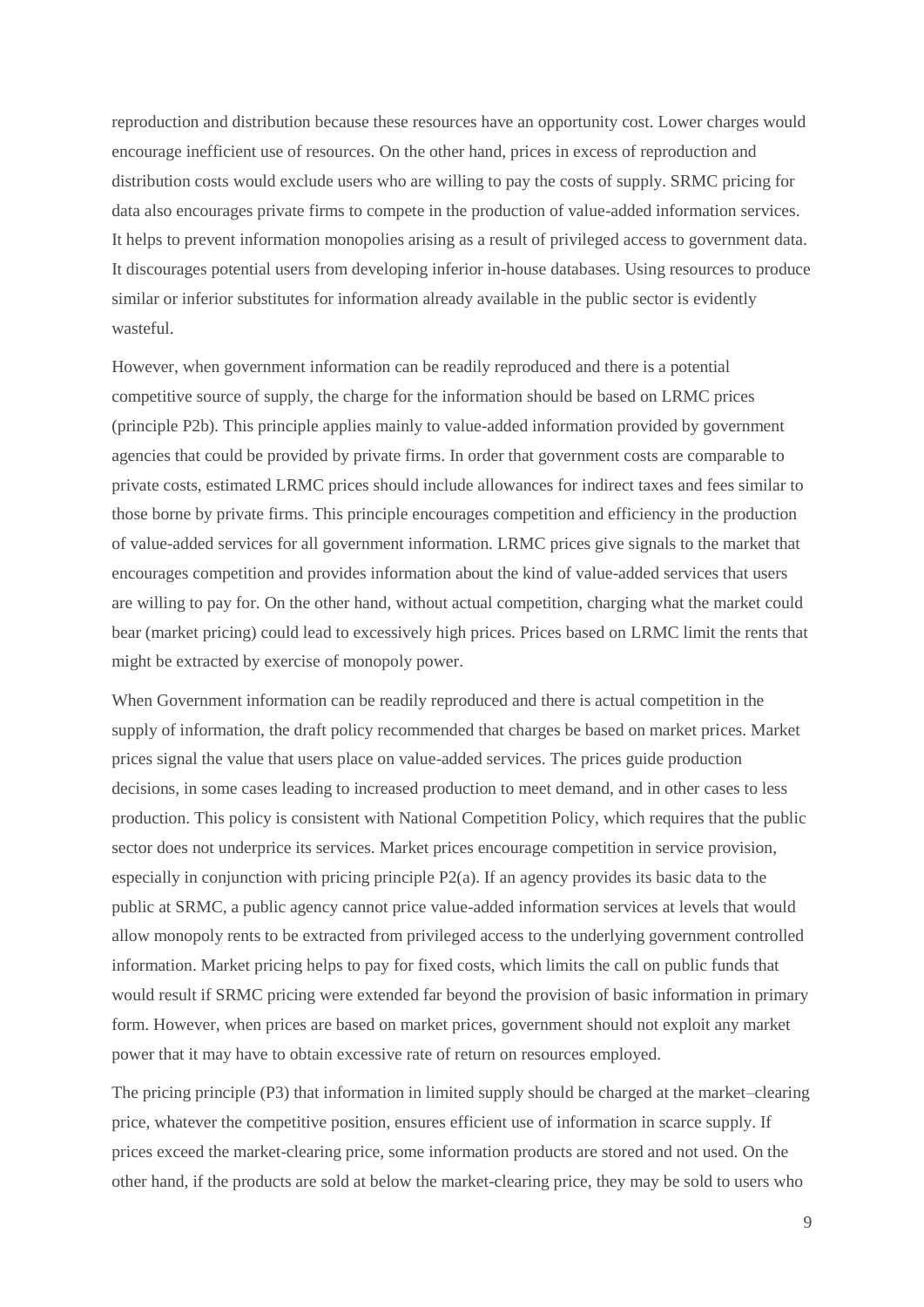place a relatively low value on the product. Also, the products may be resold at a higher price, thus depriving the government of revenue that should accrue to the taxpayer.

Nevertheless there are differences in terminology and substance between the pricing principles outlined in section 2 and the proposed principles for government information described in section 3. First, although the pricing policy allows the free supply of services in some circumstances, it makes no reference to non–excludable or non–rival 'public goods', which provide the main efficiency arguments for free services. $4$  The working party preparing the policy was concerned, justifiably I believe, that references to public goods would be misunderstood. Government agencies could misconstrue the technical definitions and claim to provide services for the 'public good' using ill– defined and extensive concepts. The working party therefore attempted to define in a fairly restricted way the concept of information required for public purposes that should be provided free of charge. It remains to be seen whether this is an operational definition.

Second, the recommended pricing policy does not adopt standard economists' definitions of potential (contestable) and competitive markets. For example, contestable markets may be defined formally as a 'market for the supply of a good or service where there is freedom of entry and where exit is inexpensive' (NZ Treasury, undated). This does not seem a practical definition for many government purposes. For practical reasons, principle P2(c) draws on the notion of actual competition rather than of perfect competition, but actual competition is not defined.

In terms of the pricing principles, when competition for supply of information exists, principle  $P2(c)$ recommends the use of market pricing. This is different from Equation (2), which is not a practical option for most government agencies. Market prices are in turn preferred to LRMC pricing because the former is more observable. However, when prices are based on market prices, government agencies may exploit their market position to obtain an excessive rate of return on resources employed unless there is substantial competition. The pricing policy contains warnings that this is not acceptable.

The proposed pricing principle (P4) requiring government agencies to provide goods of a given kind at the same price to all users is also a departure from efficient pricing principles. As we have noted, price discrimination based on the elasticity of demand of users is a common practice of private firms and a practice that reduces deadweight losses. However the working party was concerned that, if agencies were allowed to discriminate between users, prices would be based on political gain and administrative convenience rather than the elasticity of demand for the service. There is much casual evidence that government agencies are inclined to reduce charges for other public agencies. The working party considered that allowing price discrimination, other than in very limited cases, would increase rather than reduce economic inefficiency.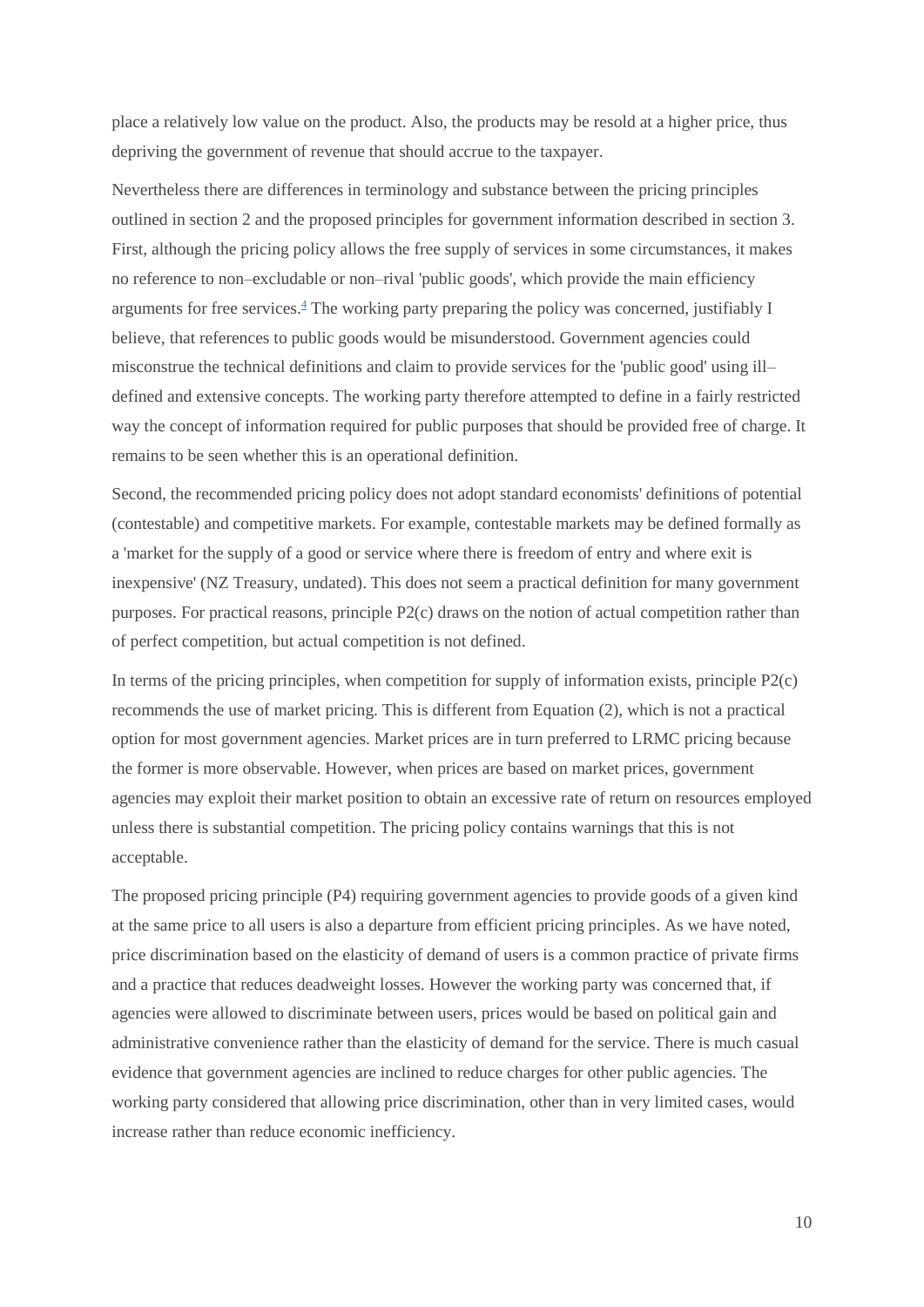In summary, there is a close relationship between the pricing principles of economists and the information pricing principles recommended by the working party. However, in the interests of practicality, some definitions relating to public goods and types of markets were softened. This may introduce a certain looseness into the pricing policies adopted. Also, when markets are competitive, agencies would be allowed to charge market prices instead of a carefully calculated welfare optimising price. And, as noted, price discrimination is discouraged.

However, all government agencies are expected to publish an overall information pricing strategy that describes the pricing measures adopted and the basis for them. This provides an opportunity for a monitoring body to check whether government agencies are using inappropriate definitions of public policy purpose and markets structures.

### 5 The Political Economy of the Proposed Pricing Principles

Needless to say, the information pricing principles will be implemented only if the agencies responsible for implementing the principles understand and accept them. In the early 1990s, NSW government agencies successfully resisted a similar attempt to change pricing practices and to introduce efficient user charges. In this section I describe the main concerns that agencies have raised to the introduction of draft pricing principles, some of which were also raised in the debate in the early 1990s, and provide some responses.

A common concern of agencies is that it is difficult to define information and more specifically to define government information. Some agencies also argue that they are willing to charge for information, but do not agree with charging for services. Neither concern is well founded. The concern about the definition of information is not of any substantive moment if government has a consistent, whole–of–government, user charge policy as the NSW government does, in which information price policy is essentially a subset of the more general pricing policy. Moreover, the provision of information is a service and embodies numerous service activities. Trying to distinguish the information from its service components, or from some value–added activity, seems futile and unnecessary. Charges by government agencies should not vary according to whether a service is declared an information service or some other kind of service.

Second, some agencies find it difficult to decide what information should be distributed free of charge for public policy purposes, especially where there are positive externalities. For example an agency responsible for mines may consider that information and regulations about mining safety should be distributed free of charge. An agricultural agency may consider that information about sustainable environmental practices should be distributed free of charge. It is difficult to draw firm lines in these areas. Under the draft pricing policy, an agency for mining would charge mining companies for safety information that will principally benefit the companies and their employees. A department of agriculture would likewise charge for environmental information that will principally benefit the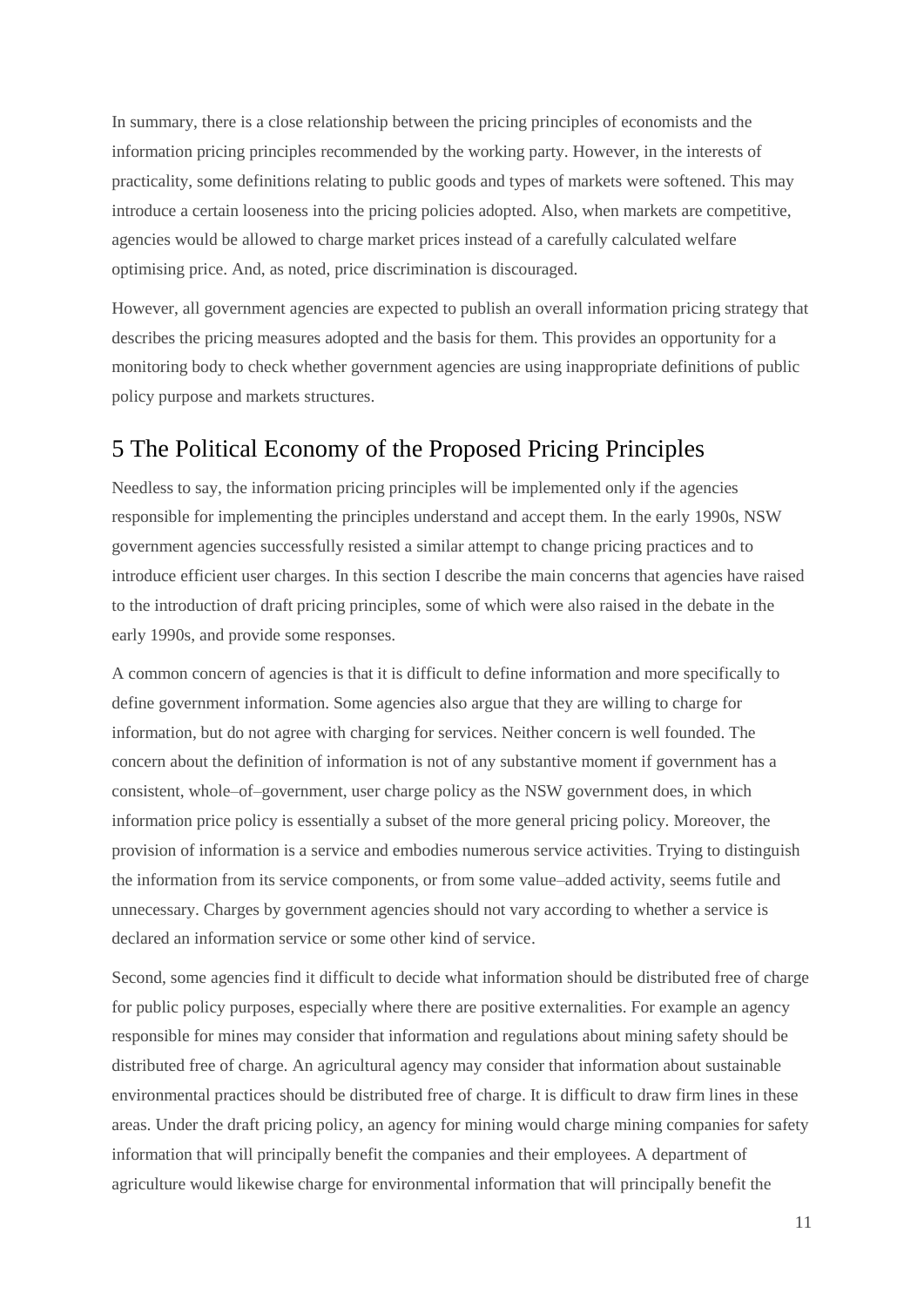farmers who receive the information. The requirement to publish the basis for the prices adopted ensures that agency decisions will be based on a consistent interpretation and not be entirely arbitrary.

Third, the concept of a marginal cost is somewhat elastic. The concept of marginal cost presupposes that the fixed costs are known. But, in the public sector, what is a fixed cost is often a political judgement as much as a technical one. If government is committed to distributing information, only the copying and the distribution is a marginal cost. If the government is not committed to distribution, the overheads and capital locked up in the distribution process must be allocated to each unit of distribution. In any case, distribution may involve some wear and tear on machines. The elasticity of the concept of marginal output allows agencies some flexibility in determining SRMC and LRMC prices.

Fourth, and perhaps most crucially, general government agencies that are likely to lose revenue, because they are monopolies that will not be allowed to charge average cost prices, tend to strongly oppose the policy changes. In the consultation process for the draft pricing policy, several agencies argued strongly that the loss of revenue would be significant and that this would result in reduced services, an inability to pay for fixed costs and reduced investment, and a lower dividend to government. They also argued that the lower prices would be inconsistent with commercial principles, that they could allow private firms to on–sell the same products at a higher price, and that low prices would be inequitable because the prices would not reflect the full value of a service. These agencies exhibited considerable misgivings about the proposed price changes. As general government agencies, the revenue loss would reduce their autonomy. The draft policy allows that Treasury will review the revenue implications for budget agencies and that government business enterprises can raise prices to obtain required revenues following certain recommended methods to minimise deadweight losses. However the budget agencies are not guaranteed a revenue neutral outcome if Treasury believes that the agencies can absorb the revenue reduction in part at least through improved productivity.

On the other hand, some government agencies such as the Department of Education contend that they supply, and should supply, a significant amount of information at below even SRMC for equity reasons. The conventional response of economists, and the policy stance of the working party, is that subsidies should not be introduced covertly into prices but that they should be formalised through explicit and transparent community service obligation payments agreed with a central agency. The issue here is not one of revenue, because the line agency is foregoing revenue with its low prices in any case, but one of policy control. The pricing policy may implicitly transfer some policy control from the line agency to a central one.

Sixth, government agencies are often reluctant to charge other government agencies for services that they provide. Some agencies contend that they are all part of government, that sharing data improves efficiency, and that nothing is achieved (government's net financial position is unchanged) by intra–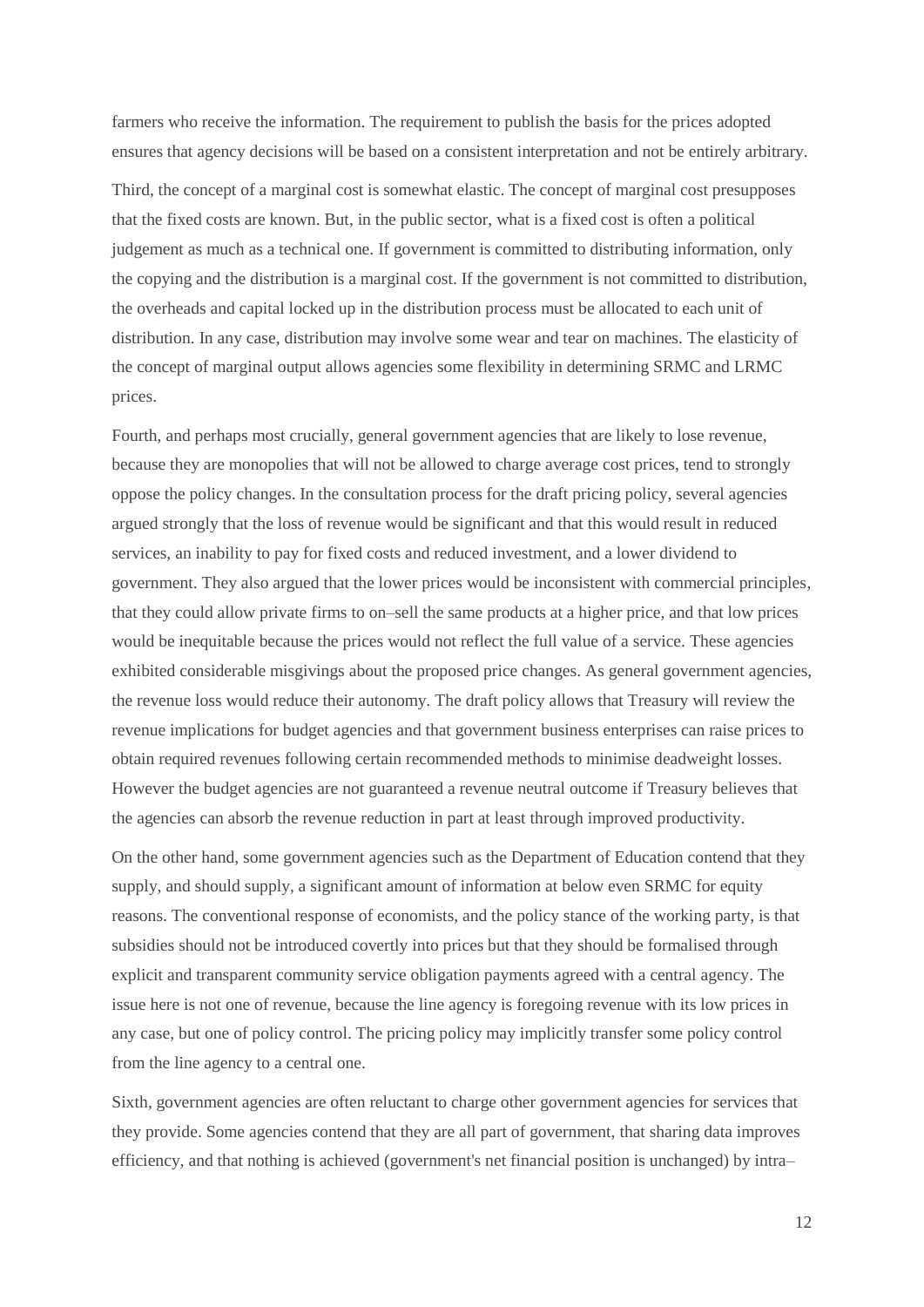government charges. Another contention is that government has paid for the information already and does not have to pay for it twice. The working party did not accept these arguments. Prices are not simply financing instruments; they are also instruments of resource allocation efficiency. Competitive neutrality requires that the public sector should pay similar prices for inputs as do private firms. Most exceptions would be inefficient and almost certainly arbitrary. Of course, if the transaction costs of pricing are high relative to the costs of transferring the data, pricing is not a sensible policy (for the public or private sector).

A separate situation arises when government agencies collaborate to finance or to generate data sets and therefore co–own information. For example, the roads and traffic authority and the police may collaborate to generate traffic data. But even here the principles of accountability and competitive neutrality require that information services should be explicitly priced. If quid pro quo arrangements between agencies are appropriate, they should be based on these agreed prices.

Seven, agencies often complain that the costing and documentation process is onerous and that they do not have the resources to implement the pricing policy. These points have some weight, though perhaps less than they are given by some agencies. In any event, the resources allocated to improving resource allocation should be proportional to the likely benefits. The response of the working party was that prices for information should be based on broad categories of information services and not determined separately for each individual piece of information provided.

Finally, many agencies asked 'how is the pricing policy to be monitored and enforced'? An effective implementation program is a crucial part of the pricing policy, but it is an exercise in political compromise. The stronger the proposed enforcement process on agencies, the greater the opposition to the proposed pricing policy is likely to be and the greater the prospect of its defeat at an early stage. On the other hand, the weaker the proposed enforcement process, the weaker will be compliance with the policy and the weaker will be the effect of the policy. To achieve compliance in NSW, the working party proposes that each agency will publish an overall information pricing strategy and will report on this strategy in its annual report. It has also proposed that the NSW Auditor–General be asked to conduct random audits to test the compliance of government agencies with the policy. The Independent Pricing and Regulatory Tribunal would take the policy into account in its reviews of NSW government businesses.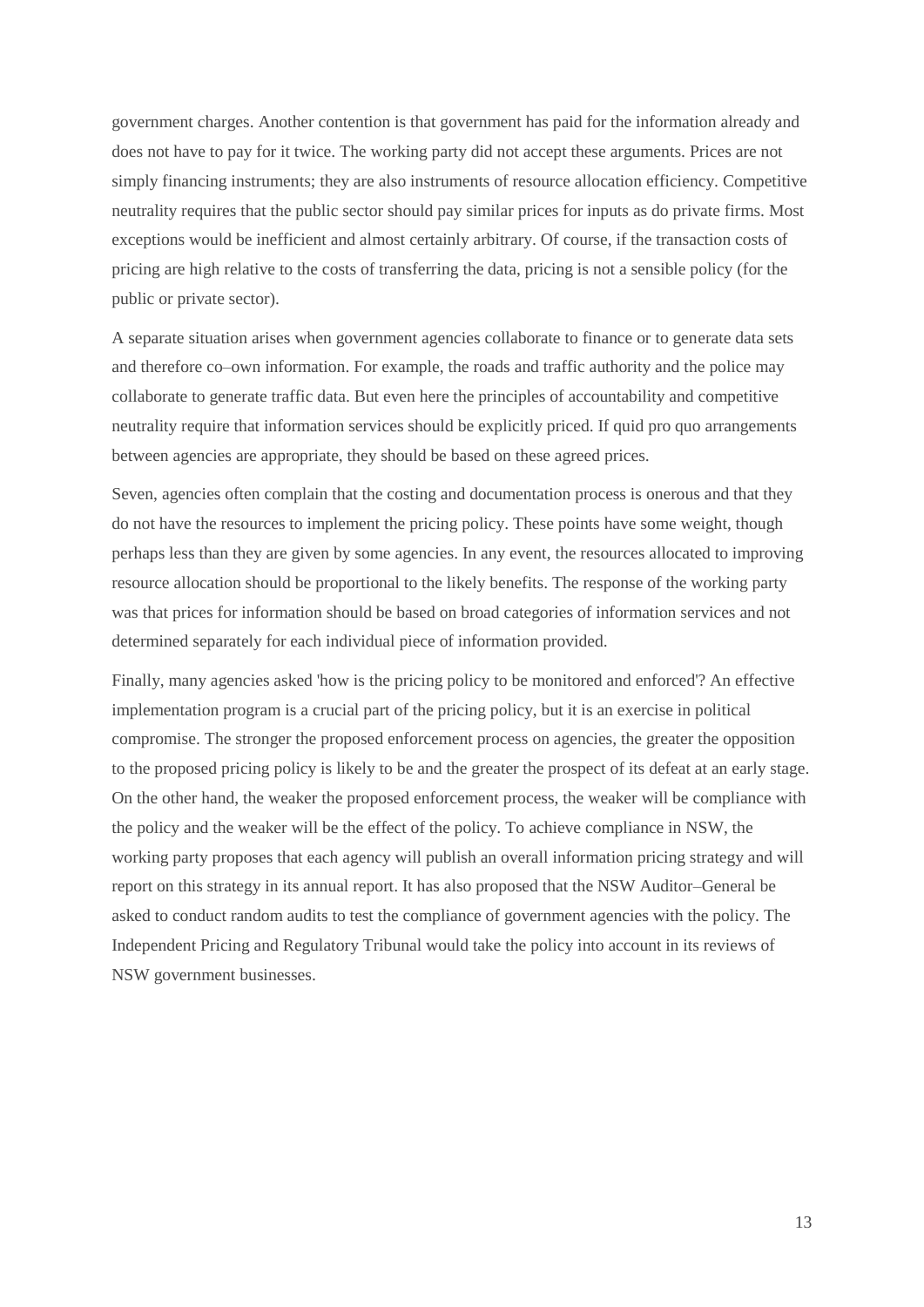### 6 Conclusions

Efficient public sector prices depend on numerous assumptions about the economy including the existence of public goods and externalities, the structure of markets, the deadweight costs of paying for fixed costs, transaction costs, and information problems. It follows that technical economic analysis prescribes a complex set of prices for efficient public sector behaviour in different circumstances that run from zero charges through SRMC prices to LRMC prices to market prices along with some intermediate pricing recommendations as well.

Translating this complex pricing prescription into a workable policy that approximates efficient pricing to be implemented by non-economists represents a significant challenge. On the whole, economists have not been very successful at achieving this workable efficient policy.

In this paper I have described how a group of economists attempted to translate efficient pricing principles into practice for government information services. This involved different pricing principles for five economic environments (see Table 1). Moreover, these price principles may have to be modified as described to meet financial targets. Similar issues would of course arise for other services.

Although the working party attempted to achieve a fully efficient pricing policy to ensure the efficient distribution and production of government information, some concessions were made to achieve workability. Definitions relating to public goods and types of markets were softened. When markets are competitive, but not perfectly so, agencies would be allowed to charge market prices instead of a carefully calculated welfare optimising price. Also, price discrimination is discouraged other than in limited circumstances.

Even so, significant political and administrative hurdles remain. In the last section, eight such hurdles were identified. In particular, some agencies are reluctant to reduce prices and forego revenues. Other agencies are reluctant to increase prices partly for equity reasons and partly because this could reduce their turnover and activity. Underlying all the hurdles, line agencies are reluctant to forego policy autonomy and to be accountable to a central economic policy. Economists face an ongoing challenge to communicate to public officers and agencies that the benefits of an efficient pricing policy warrant pricing and administrative changes, including observance of a central economic discipline.